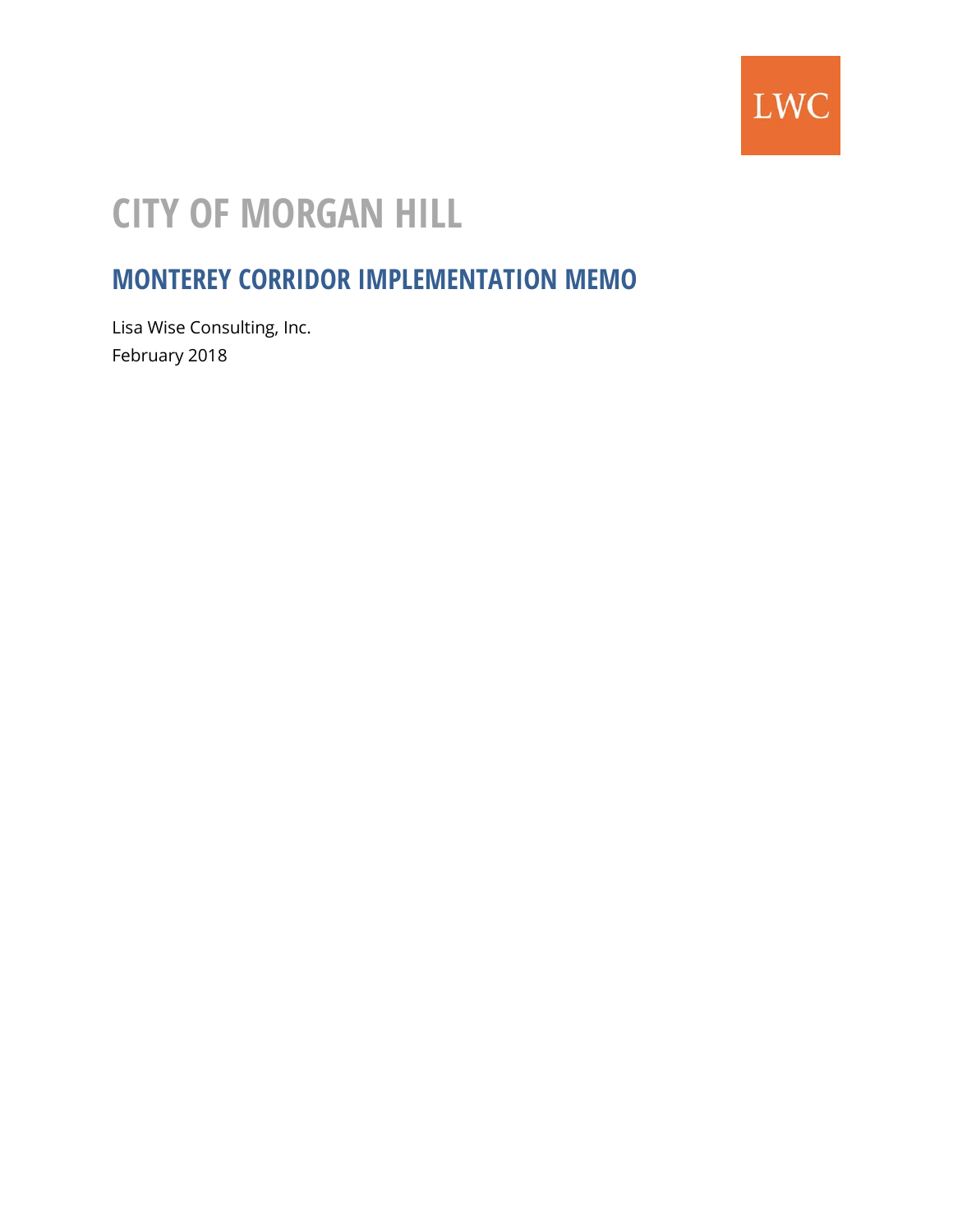## **BACKGROUND AND PURPOSE**

In January 2017, the City of Morgan Hill (City) hired Lisa Wise Consulting, Inc. (LWC) to provide services to assist the City with a Market and Land Use Capacity Study along the Monterey Corridor. LWC is an experienced land use planning and economics firm that specializes in facilitating pedestrian-oriented neighborhoods and well-designed places to live, work, and recreate. LWC has a deep understanding of planning policy, implementation, and market opportunities, and frequently conducts market analyses and code updates in communities like Morgan Hill.

This Implementation Memo provides market-based options to implement the General Plan's vision for a revitalized mixed-use Monterey Corridor. The key findings and recommendations from the Monterey Corridor Market Analysis Report (attached) are incorporated into the discussion of options. This Memo will be used by the City to determine which option is preferred and next steps to effectuate desired change along the Monterey Corridor.

## **SUMMARY OF THE GENERAL PLAN'S VISION FOR THE MONTEREY CORRIDOR**

The City's General Plan, Morgan Hill 2035, was adopted in 2016 and establishes the goals, policies, and actions that guide land use and development decisions for Morgan Hill. The overarching vision of the General Plan is to maintain the City as a unique, family-friendly Silicon Valley community that incorporates infill development and sustainable change to future growth. The City and Neighborhood Form (Land Use) Element describes the intent of the Mixed Use Flex land use designation, which is primarily applied to properties along the Monterey Corridor, as allowing for a variety of uses (residential, commercial, and office) that can be applied either vertically or horizontally, and allowing residents and employees to meet daily needs without the use of an automobile.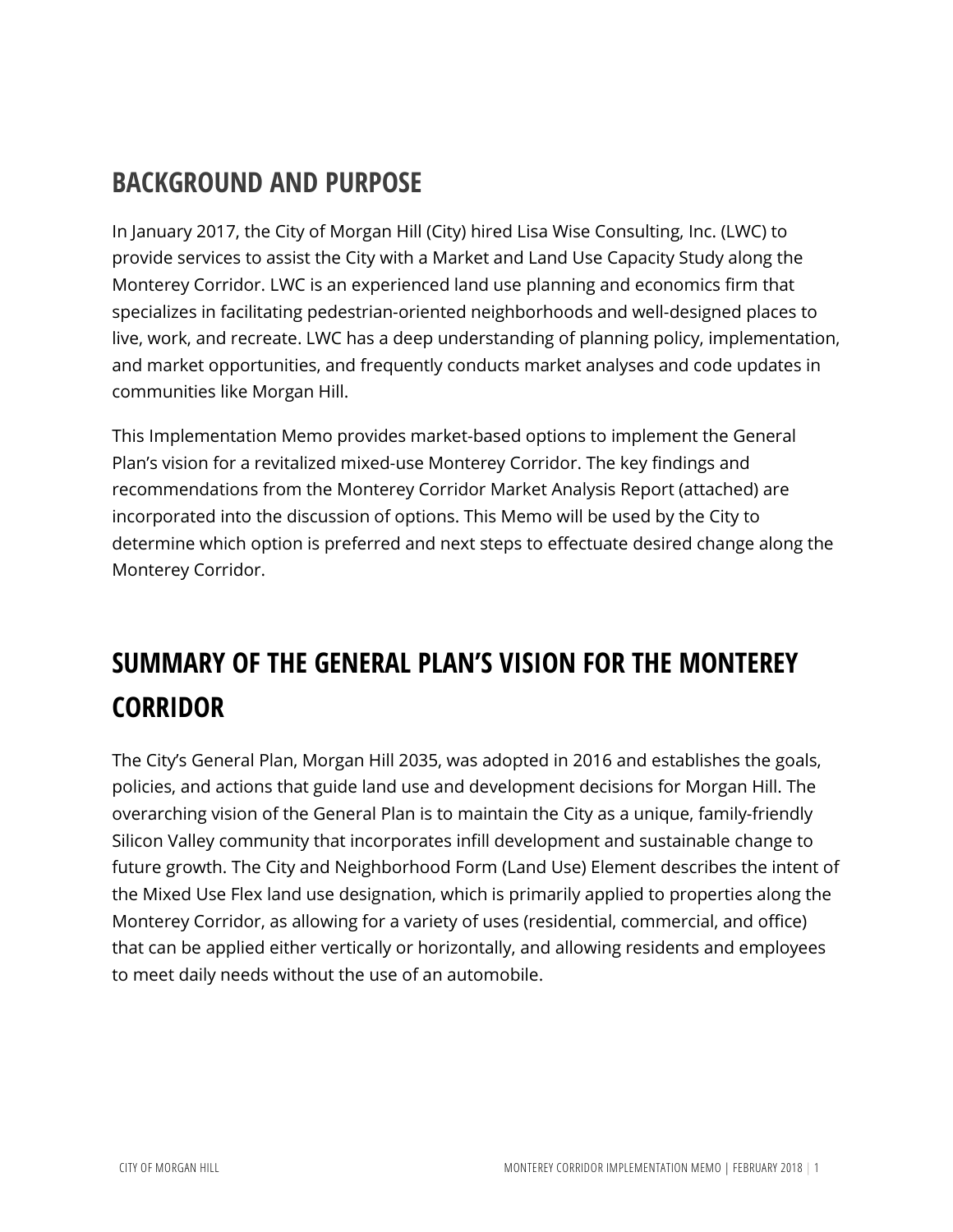## **OPTIONS**

The following options have been formulated for the City's review and discussion. As recommended in the Market Analysis Report, a zoning approach that can effectively respond to fluctuating market conditions and strategically focus commercial space is desirable. The Implementation Options Table provides a summary of the options, including pros and cons of each option.

#### **1. FORM-BASED CODE (FBC) FOR THE STUDY AREA**

Option [1](#page-2-0) offers the most amount of change to the City's Zoning Code (Code)<sup>1</sup>. It includes integrating new chapters and sections of form-based zones and standards into the City's existing conventional Zoning Code. A form-based code (FBC) is an approach to zoning that prioritizes the placement and relationship of buildings relative to each other and to the public right-of-way (i.e., the form of a community) over the conventional regulation of use<sup>[2](#page-2-1)</sup>. FBCs typically rely on the extensive use of illustrations, photographs, and tables in addition to supplemental text, which makes them easier to use and apply than most conventional codes. FBCs are most effective at regulating the placement of buildings, building frontages (i.e., façades), building types, and in establishing streetscape standards than a conventional code, and for enabling by-right mixed-use development. If a FBC approach is implemented, a hybrid code for the City (i.e., it includes the City's existing conventional zoning code with the FBC integrated within it) would be created, which, will allow for greater predictability in the built form of development and less rigid regulation of use in the Corridor. Additionally, the formbased zones and standards will be responsive to the contextual form of the Monterey Corridor by focusing commercial form and use in strategically located nodes or corridor segments. Option 1 may be implemented in either of the following ways.

#### **1.1 COMPREHENSIVE FBC**

Option 1.1 would integrate a comprehensive FBC into the City's existing Code. The FBC could be based on the principle of the transect in which standards are developed based on the character of places. Transects transition from rural to urban along a scale of increasing intensity, making form-based standards appropriate in many

<span id="page-2-0"></span> <sup>1</sup> All indications of the "Code" refer to the soon-to-be adopted City of Morgan Hill Zoning Code.

<span id="page-2-1"></span> $2$  For additional information on FBCs and a comprehensive definition and how they have been applied across the US, see [www.formbasedcodes.org.](http://www.formbasedcodes.org/) An example FBC is the City of Livermore's Development Code [\(http://www.codepublishing.com/CA/Livermore/\)](http://www.codepublishing.com/CA/Livermore/)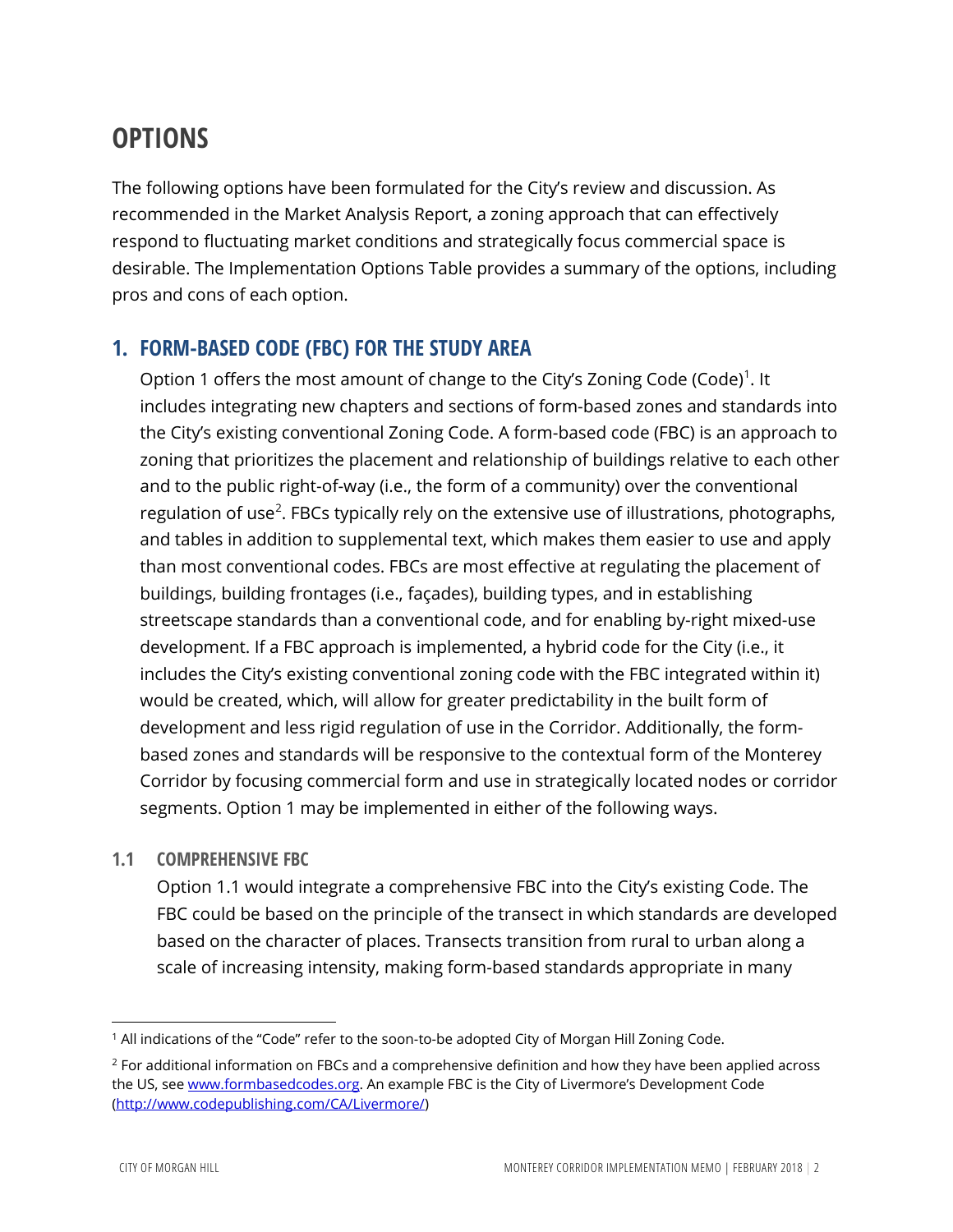contexts, including residential neighborhoods, historic areas, areas transitioning from low to higher intensity centers, or areas rapidly growing or changing.



*Image from www.dpz.com (Duany Plater-Zyberk & Company) illustrating the urban to rural transect approach to form-based standards. Form-based standards take into consideration how buildings contribute to the intended form and intensity of an area, rather than the individual uses inside the building.*

Transect zones would replace the existing zones along the Monterey Corridor and would be specifically calibrated based on the existing or desired built form and character of the Corridor. A design charrette<sup>[3](#page-3-0)</sup> could be held to refine the vision for the Corridor and intended objectives of the form-based zones and standards, as well as test the feasibility of development scenarios on opportunity sites. It would include standards specific to each transect zone (building height, setbacks or build-to lines, lot coverage, etc.) as well as building type standards, frontage type standards, open space type standards, thoroughfare (street) type standards. Administration and procedures specific to the application of the FBC would also be included that could, for example, reduce permit review requirements and allow temporary uses to occur in the transect zones more frequently. Building types, specifically, would provide "Missing Middle" housing types that match the character and scale of the Corridor and surrounding neighborhoods and that can serve as workforce housing and continue to diversify the residential product mix in the City (See [www.missingmiddlehousing.com\)](http://www.missingmiddlehousing.com/). Frontage type standards would address base flood elevation design issues along the street and allow for prescriptive variation in the context of the Corridor. This option typically would not include regulations based on density, the implications of which would need to be discussed within the Residential Development Control System (RDCS) context. This option would achieve the highest degree of predictability in building form and flexibility for uses to adjust to changing market demands along the mixed-use Corridor.

<span id="page-3-0"></span> $3$  A design charrette is an interactive workshop, typically over the course of two or more days, where the public and design team interact closely to develop a vision and desired concepts for the study area.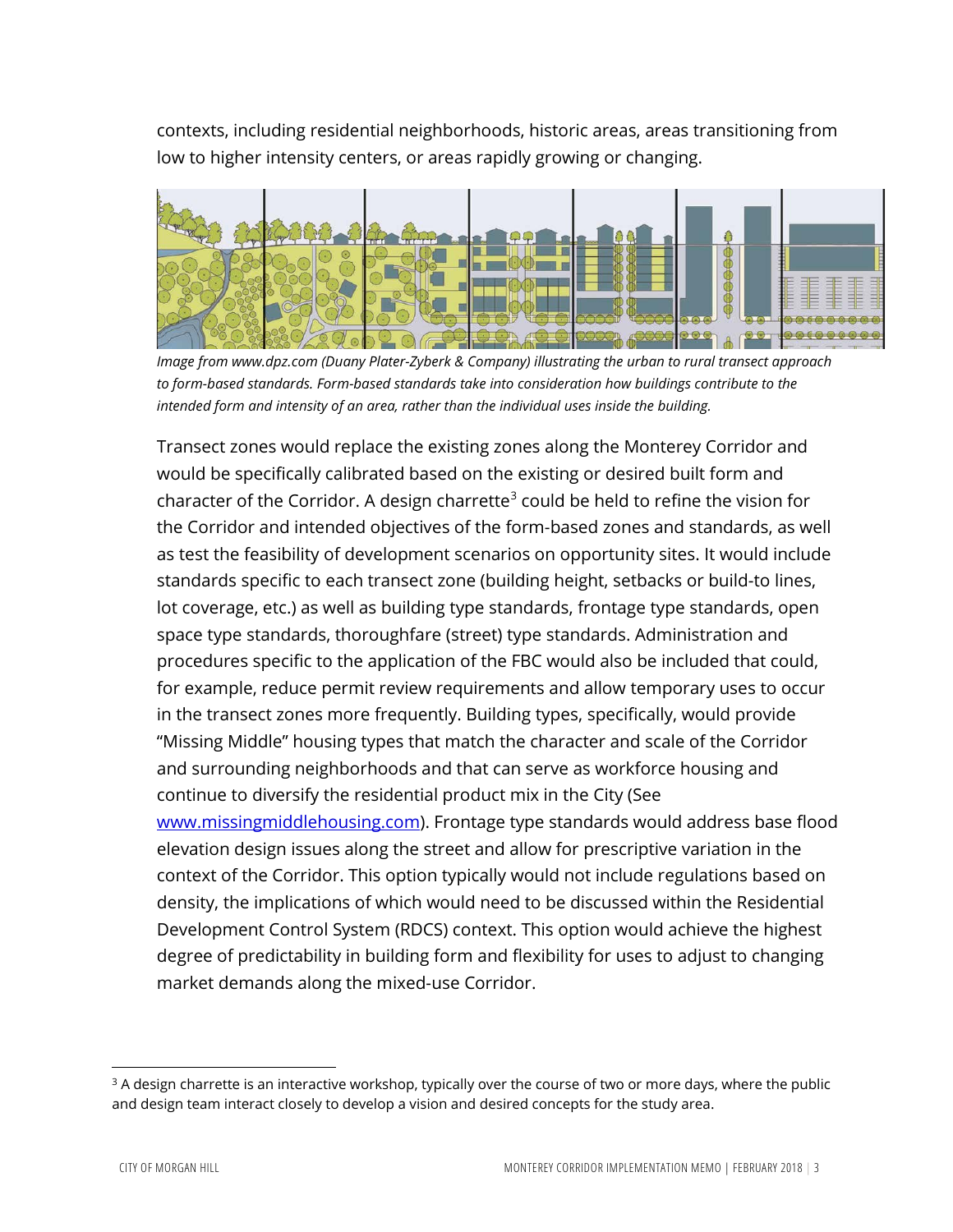#### **1.2 SCALED-DOWN FBC**

Option 1.2 would include only some of the form-based code components described in Option 1.1 and would not be a fully calibrated FBC. Anticipated form-based code components may include frontage type standards and form-focused conventional standards (e.g., build-to-line requirements, fenestration standards (i.e., the minimum area for windows on certain frontage types), updated parking rates and alternatives, pedestrian connectivity requirements, etc.), and it may include one to two new zones. Frontage type standards would be included as they are critical to achieving desired building design and engagement at the street. This option would achieve a moderate amount of predictability in building form and flexibility for uses to adjust to changing market demands along the mixed-use Corridor without going through the extensive public process required for a fully calibrated comprehensive FBC.

#### **2. CONVENTIONAL CODE WITH UPDATES TO STANDARDS**

Option 2 offers an intermediate amount of change to the Code. This option would include a review and update of the zones applicable to the Corridor, and it is anticipated to include amending use regulations to be more flexible, rethinking standards to be more form-based (e.g., include build-to-line standards, fenestration standards, updated parking rates and alternatives, pedestrian connectivity requirements, etc.), adjusting Floor Area Ratio standards, and adding graphics, as appropriate, for clarity and readability. Unlike Option 1.2, frontage types would not be included. This option does not include the addition of any new chapters into the Code and, therefore, allows the existing Code structure to remain unchanged. However, this option may require creating one to two additional conventional zones. This option would retain the existing conventional Code structure but would accomplish some intermediate changes to standards.

#### **3. SPECIFIC PLAN FOR THE STUDY AREA**

Option 3 offers no immediate change to the Code and instead supplies the City with a policy tool to refine the General Plan's vision for the Monterey Corridor outside of the Code. A Specific Plan for the Corridor would provide the ability to develop specific goals and policies that capture the desired intent of the area beyond what is directed by the General Plan, which would inform new development standards. The Specific Plan would include a code with standards (e.g., allowed uses, development standards, etc.) that could ultimately be incorporated into the Zoning Code through an amendment process. Also, implementation measures within the Specific Plan would provide actionable direction to achieve the desired vision in the Corridor. This option would prioritize the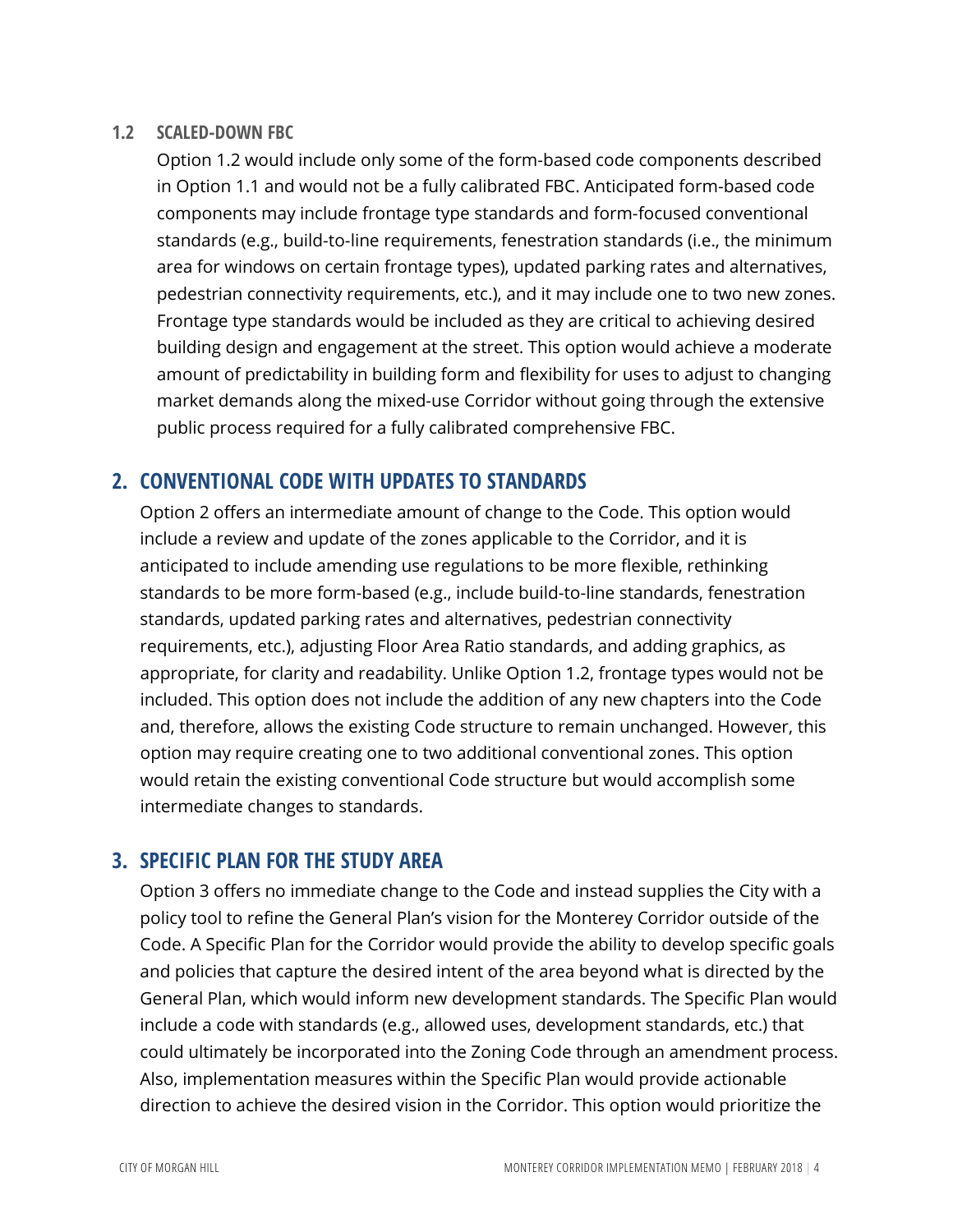establishment of unique and further refined goals and policies for the Corridor, rather than implementation the General Plan solely and immediately through Code standards. This option would likely require the longest timeline due to the typical community engagement process for goal setting and policy development.

#### **4. GUIDELINES FOR "BLOCK-LEVEL MASTER PLANS"**

Option 4 offers no change to the Code and instead supplies the City with guidance for implementing the General Plan through finer grain plans (block-level master plans) outside of the Code. The General Plan requires block-level master plans for residential or mixed-use projects within the Mixed Use Flex designation (Policy CNF-13.4), which comprises much of the Monterey Corridor. Provided that the proper guidelines are in place, a given block-level master plan would include a conceptual plan showing relationships and connectivity among the parcels on the block. The guidelines could require depicting building(s) relationship to the street, pedestrian connectivity, and commercial development in key strategic locations (e.g., a conceptual regulating plan). The guidelines would assist the City with identifying how commercial uses would be incorporated within the development of the given block and how individual development projects would connect with each other. Furthermore, the guidelines could establish a process for the City's review and acceptance of block-level master plans, as well as amendments to those plans over time.

Block-level master plans, prepared consistent with these guidelines, could be initiated by the City, a property owner, or project applicant. Once block-level master plans are completed, residential and mixed-use projects proposed within the block-level master plan area would be eligible to compete in the RDCS $4$ .

However, it will be difficult to ensure consistency in form and character of development from one block to another as guidelines allow for interpretation. This option would prioritize a set of master plans or conceptual regulating plans that enables each block of the Corridor to have unique characteristics, reviewed by the City on a case-by-case basis according to the guidelines. This option would achieve a lower degree of predictability in building form compared to options that would amend the Code because it would not alter Code standards.

<span id="page-5-0"></span> <sup>4</sup> To be eligible to complete in the RDCS, a project must be consistent with the General Plan.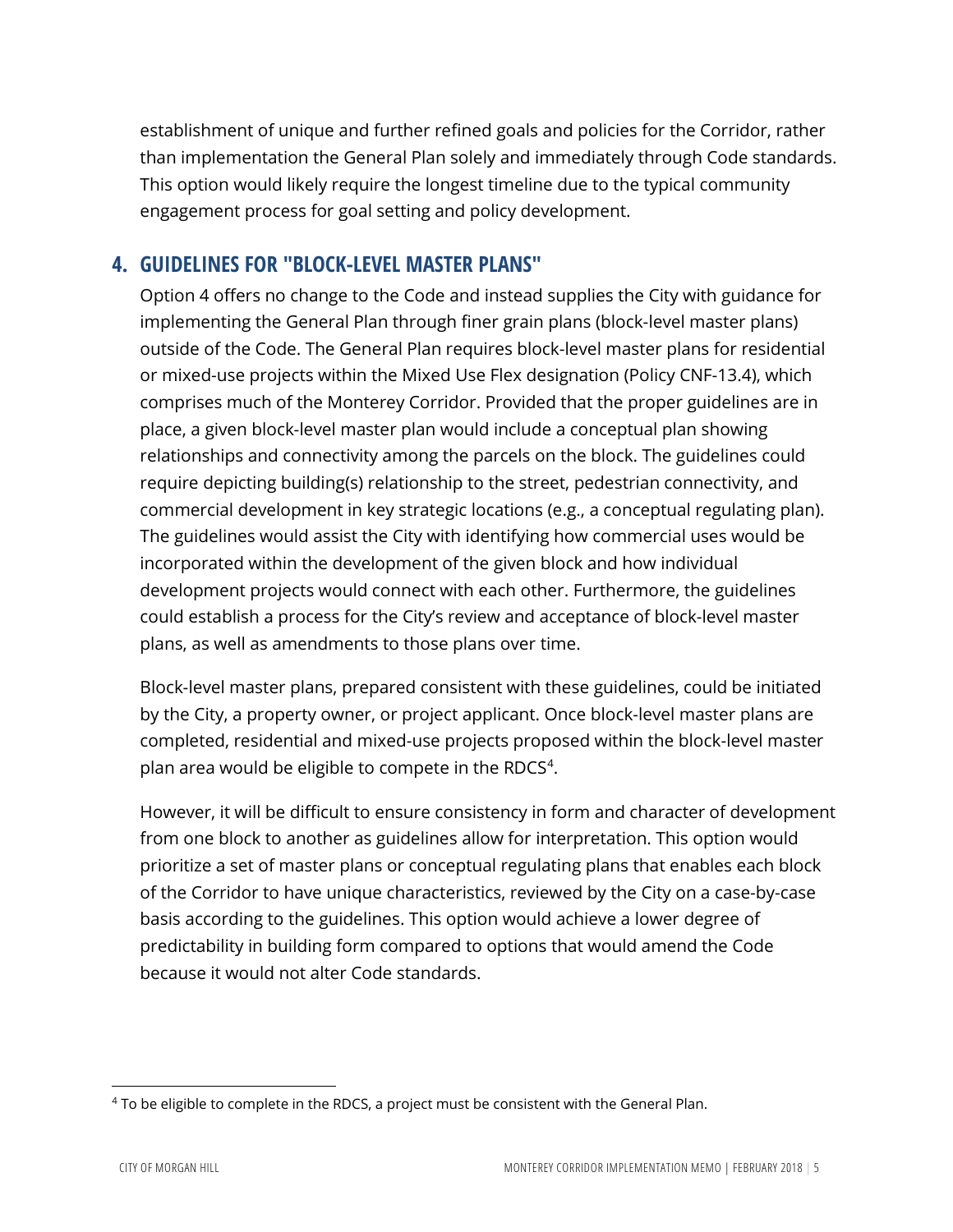#### **5. STREETSCAPE IMPROVEMENT PLAN & A FAÇADE INCENTIVE PROGRAM**

Option 5 offers no change to the Code and instead provides the City with strategies to implement street improvements and encourage façade upgrades along the Corridor. A street improvement plan would prioritize projects in the Corridor that might otherwise burden new development financially (walkability/connectivity projects, beautification projects, utility undergrounding or upgrades, etc.). A façade incentive program could include permit fees or nonconforming restrictions to be waived if certain façade improvement thresholds are met (e.g., façade improvements that provide pedestrian interest and engagement, outdoor activity, etc.). This would influence aspects of the public realm, but would have limited control over building form, and would be dependent on City funding of street improvement projects and property owner funding of façade upgrades. This option would prioritize street and façade improvements over Code standards, which would be least likely to result in desired change along the Corridor.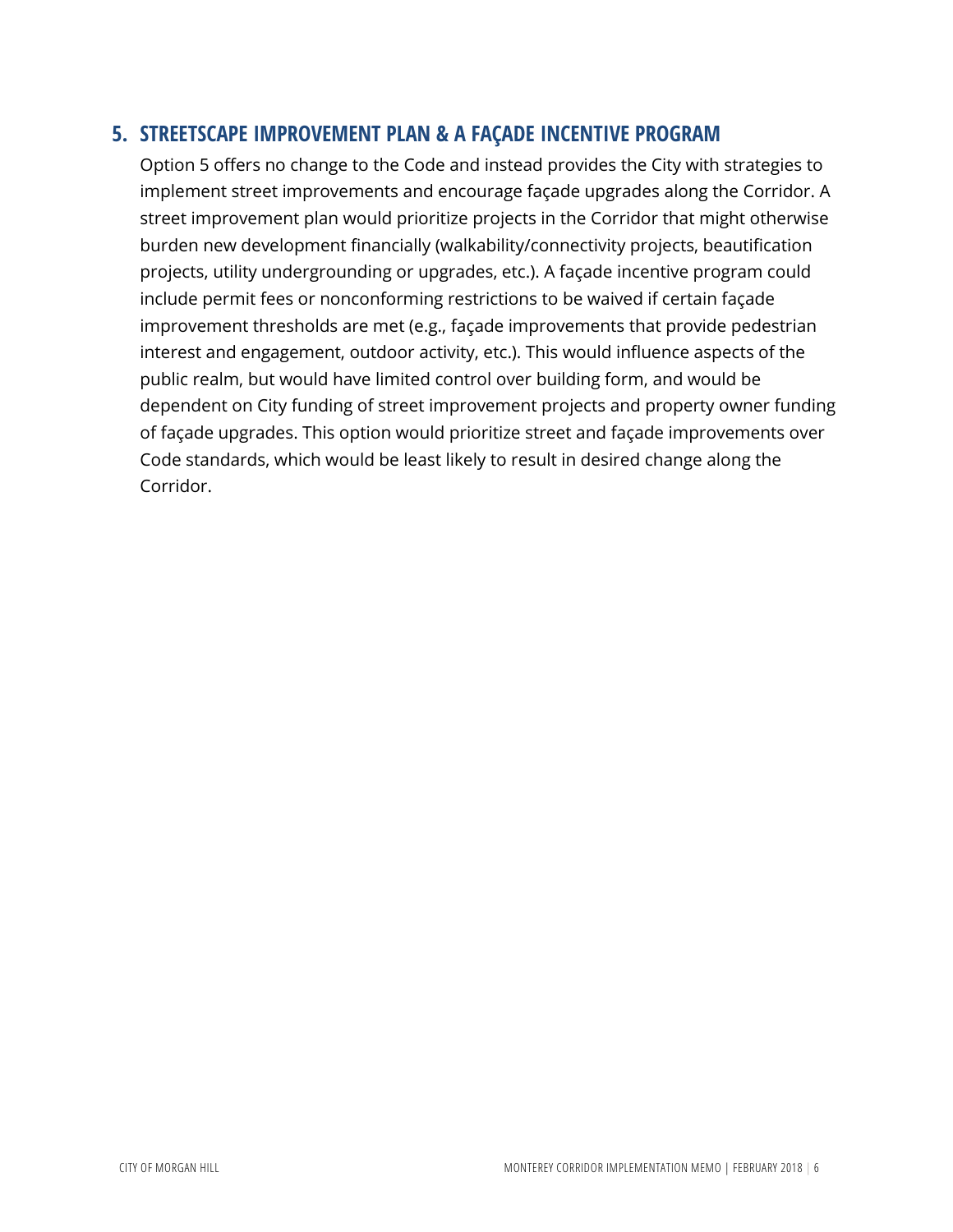The following table summarizes the five options, including estimated rough budgets and timelines, as well as considerations (pros and cons) associated with each option. Not all items in the description may be included in the low-end budget estimate.

| <b>Implementation Options</b> |                                                             |                                                                                                                                                                                                                                                                                                                                                                                                                                         |                                                                                                                                                                                                                                                                           |                                                                                                                                                                 |                                        |                                     |  |  |  |  |
|-------------------------------|-------------------------------------------------------------|-----------------------------------------------------------------------------------------------------------------------------------------------------------------------------------------------------------------------------------------------------------------------------------------------------------------------------------------------------------------------------------------------------------------------------------------|---------------------------------------------------------------------------------------------------------------------------------------------------------------------------------------------------------------------------------------------------------------------------|-----------------------------------------------------------------------------------------------------------------------------------------------------------------|----------------------------------------|-------------------------------------|--|--|--|--|
|                               | <b>Option</b>                                               | <b>Description</b>                                                                                                                                                                                                                                                                                                                                                                                                                      | <b>Pros</b>                                                                                                                                                                                                                                                               | <b>Cons</b>                                                                                                                                                     | <b>Rough Budget</b><br><b>Estimate</b> | <b>Timeframe</b><br><b>Estimate</b> |  |  |  |  |
| 1.1                           | COMPREHENSIVE<br>FORM-BASED<br>CODE (FBC)                   | Form-based standards incorporated into<br>existing Code (hybrid code); form-based<br>zones; building types, frontage types,<br>open space types, thoroughfare types;<br>streamlined administration and<br>procedures; design charrette for<br>visioning and feasibility testing; promotes<br>walkable urban places and encourages<br>pedestrian activity; building form<br>supersedes use; allows and promotes<br>mixed-use development | Most effective implementation<br>of General Plan's vision;<br>addresses all aspects of urban<br>form; easier to mix uses;<br>provides the most certainty and<br>predictability; high use of<br>graphics and tables; prescriptive<br>- gives desired urban form<br>results | Highest cost; perception that<br>FBCs are more complicated;<br>may need staff training and<br>community education<br>sessions to transition to this<br>approach | $$125,000 -$<br>\$330,000 <sup>1</sup> | $10 - 18$<br>months                 |  |  |  |  |
| 1.2                           | SCALED-DOWN<br>FORM-BASED<br>CODE (FBC)                     | Form-based standards incorporated into<br>existing Code (hybrid code); frontage<br>types; conventional code standards<br>updated; may add 1-2 zones; promotes<br>walkable urban places and encourages<br>pedestrian activity; allows and promotes<br>mixed-use development                                                                                                                                                              | Effective implementation of<br>General Plan's vision; addresses<br>building frontages; easier to mix<br>uses; provides more certainty<br>and predictability; use of<br>graphics and tables; prescriptive<br>- gives desired building<br>frontage results                  | Limited FBC application is<br>less effective than full FBC<br>application; does not<br>include building types, open<br>space types, or thoroughfare<br>types    | \$95,000 -<br>\$200,000 <sup>1</sup>   | 8 - 12 months                       |  |  |  |  |
| $\overline{2}$                | CONVENTIONAL<br>CODE WITH<br><b>UPDATES TO</b><br>STANDARDS | Conventional Code remains;<br>conventional code standards updated;<br>may add 1-2 conventional zones if<br>needed                                                                                                                                                                                                                                                                                                                       | Somewhat effective<br>implementation of General<br>Plan's vision; provides some<br>predictability; existing Code<br>structure retained; cost effective                                                                                                                    | Less likely to achieve desired<br>building form; may be less<br>effective in enabling mixed<br>use development                                                  | $$60,000 -$<br>$$110,000^2$            | $6 - 10$ months                     |  |  |  |  |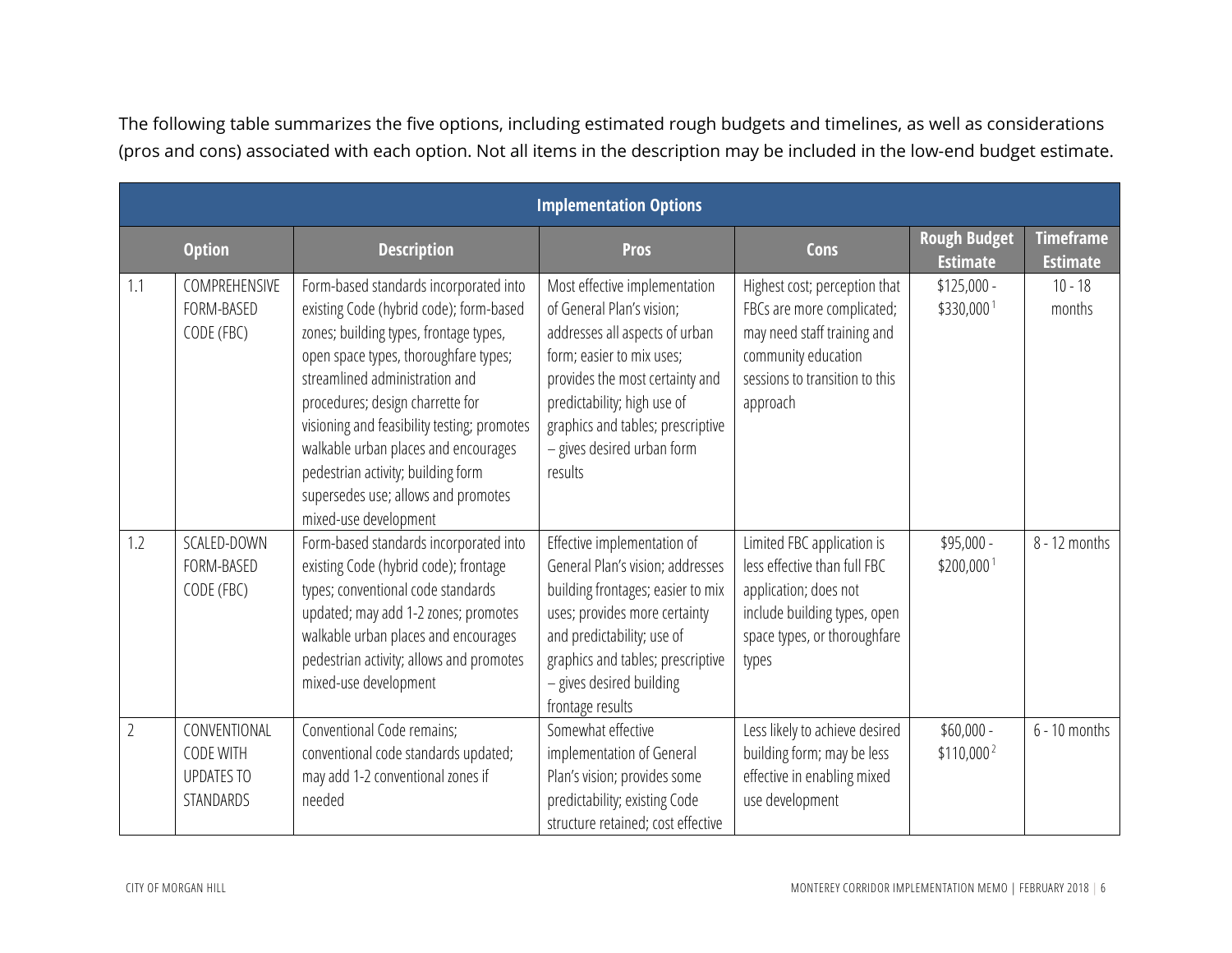| $\overline{3}$ | SPECIFIC PLAN<br>FOR THE STUDY<br>AREA                                       | High-level planning document with<br>targeted goals and policies; can be<br>implemented in Code, but no immediate<br>Code changes | Robust community involvement<br>in specific goal setting and<br>policy development; provides<br>more guidance for code<br>standards; regulates use and<br>built form; actionable | Expensive and lengthy<br>process                                                                                                                                             | $$350,000 -$<br>$$700,000+$ <sup>3</sup>                   | $18 - 24$<br>months                                           |
|----------------|------------------------------------------------------------------------------|-----------------------------------------------------------------------------------------------------------------------------------|----------------------------------------------------------------------------------------------------------------------------------------------------------------------------------|------------------------------------------------------------------------------------------------------------------------------------------------------------------------------|------------------------------------------------------------|---------------------------------------------------------------|
|                |                                                                              |                                                                                                                                   | implementation program                                                                                                                                                           |                                                                                                                                                                              |                                                            |                                                               |
| 4              | <b>GUIDELINES FOR</b><br>"BLOCK-LEVEL<br><b>MASTER PLANS"</b>                | Finer grain set of planning documents<br>with conceptual plans block-by-block; no<br>Code changes                                 | Compliant with General Plan;<br>provides direction for future<br>planning; cost effective; short<br>timeline                                                                     | Guidelines allow for<br>interpretation; case-by-case<br>review of each master plan;<br>difficult to ensure<br>consistency from block to<br>block                             | $$25,000 -$<br>\$45,000 <sup>4</sup>                       | $4 - 6$ months                                                |
|                | STREETSCAPE<br><b>IMPROVEMENT</b><br>PLAN & A FAÇADE<br>INCENTIVE<br>PROGRAM | Strategies focused on public realm and<br>façade improvements; no Code changes                                                    | Addresses some public realm<br>considerations                                                                                                                                    | Limited implementation of<br>General Plan's vision; City<br>funding required for<br>improvement projects;<br>façade improvements<br>dependent on property<br>owners' funding | TBD - Based on<br>the extent of<br>plan/program<br>desired | TBD - Based<br>on the extent<br>0t<br>plan/program<br>desired |

<sup>1</sup> CEQA assumed to be an EIR Addendum.

<sup>2</sup> CEQA assumed to be a Categorical Exemption or an EIR Addendum.

<sup>3</sup> CEQA assumed to be a Subsequent EIR.

4 CEQA assumed to be a Categorical Exemption.